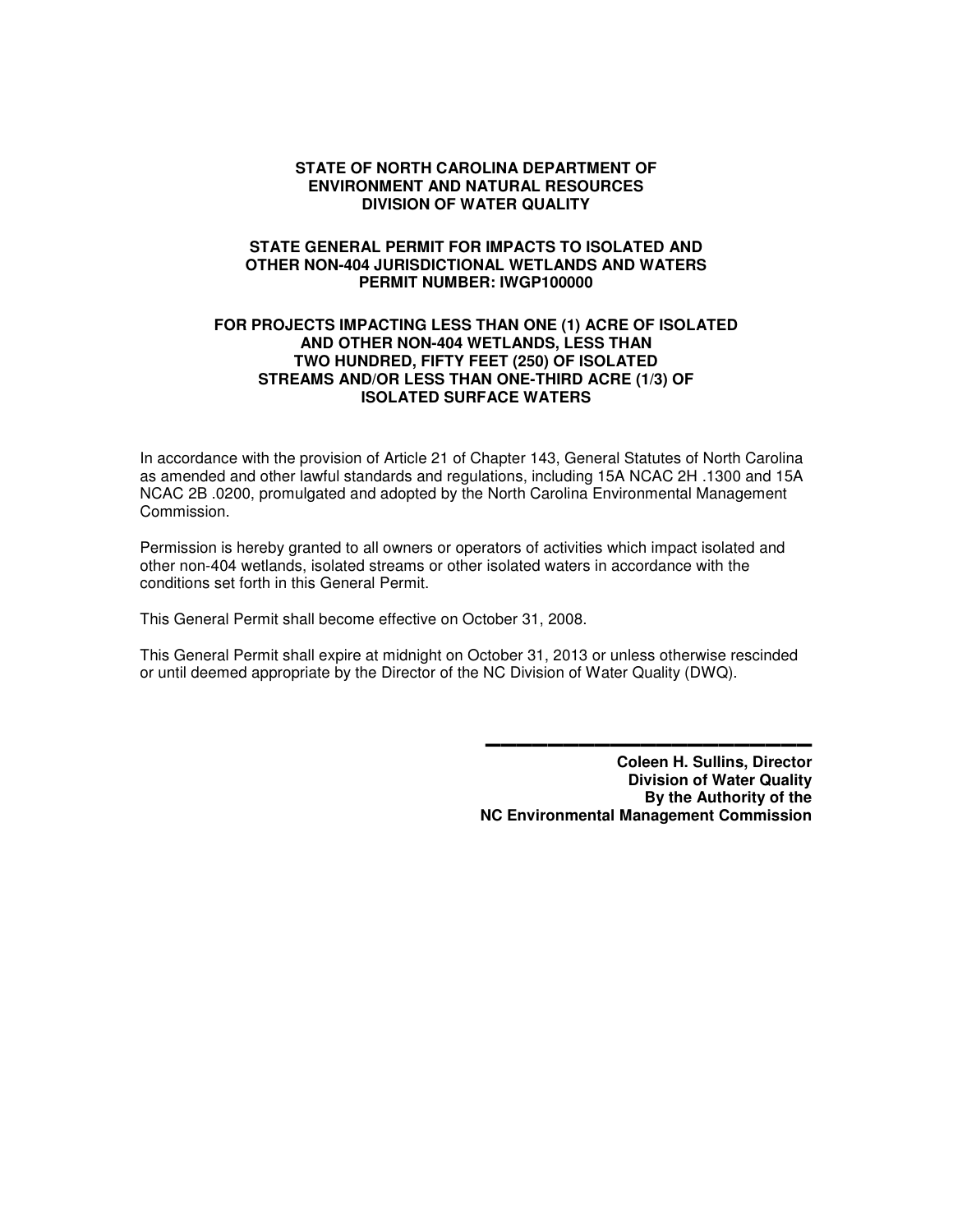This General Permit is issued in conformity with the requirements of North Carolina Division of Water Quality (DWQ) Regulations in 15A NCAC 2H, Section .1300 for the discharge of fill material to isolated and other non-404 wetlands and isolated waters of the State of North Carolina. This Permit may be rescinded when deemed appropriate by the Director of DWQ after appropriate public notice.

The State of North Carolina certifies that the specified category of activity will not violate applicable portions of Sections 301, 302, 303, 306 and 307 of the Public Laws 92-500 and 95-217 if conducted in accordance with the conditions hereinafter set forth.

#### **Activities meeting any one (1) of the following criteria require written approval from the Division of Water Quality (the "Division"):**

- I. Isolated stream and/or buffer impacts:
	- a. Any impacts to isolated perennial waters (as depicted on the most recent USGS 1:24000 topographic map or as otherwise determined by the local government,) and their associated riparian buffers in Water Supply (WS), High Quality Water (HQW), or Outstanding Resource Water (ORW) watersheds. Only water-dependent activities, public projects, and structures with diminimus increases in impervious surfaces will be allowed as outlined in those rules [15A NCAC 2B .0212 through .0215]. All other activities require a variance from the delegated local government and/or the NC Environmental Management Commission before the application for the 401 Water Quality Certification can be processed.
	- b. Any impacts to isolated streams and buffers in the Neuse, Tar-Pamlico, Randleman and Catawba River Basins (or any other basins with Riparian Area Protection Rules [Buffer Rules] in effect at the time of application [in accordance with 15A NCAC 2B .0200]), unless the activities are listed as "EXEMPT" from these Rules-
	- c. Any impacts to isolated streams involving excavation or dredging.
	- d. Total isolated stream impacts equal to or greater than 150 linear feet of intermittent and/or perennial stream to be filled, culverted, rip rapped, or relocated, including temporary and/or permanent impacts.
- II. Impacts to isolated lakes and ponds (temporary or permanent):
	- a. Equal to or greater than one-third (1/3) of an acre
- III. Impacts to isolated and other non-404 wetlands (temporary or permanent):
	- a. Equal to or greater than one-third (1/3) of an acre east of I-95
	- b. Equal to or greater than one-tenth (1/10) of an acre west of I-95
	- c. Any impacts to isolated and other non-404 wetlands adjacent to waters designated as: ORW, SA, WS-I, WS-II, or Trout, or wetlands contiguous to waters designated as a North Carolina or National Wild and Scenic River.
	- d. Proposed fill or substantial modification of any amount of isolated and other non-404 wetlands classified in accordance with 15A NCAC 2B .0101(e)(7) as Unique Wetlands (UWL)
- IV. If the activity is associated with or in response to a Notice of Violation or an enforcement action initiated by the Division and/or the Division of Land Resources.

#### **Totaling and Reporting of Impacts:**

I. Isolated Streams - Impacts to isolated streams as determined by the Division of Water Quality shall be measured as the length of the centerline of the normal flow channel. Permanent and/or temporary stream impacts shall be enumerated on the entire project for all impacts regardless of which 404 Nationwide Permits are used (if any). Stream relocations and streambed and/or bank hardening are considered to be permanent stream impacts. Any activity that results in a loss of use of stream functions including but not limited to filling, relocating, flooding, excavation, dredging and complete shading shall be considered stream impacts.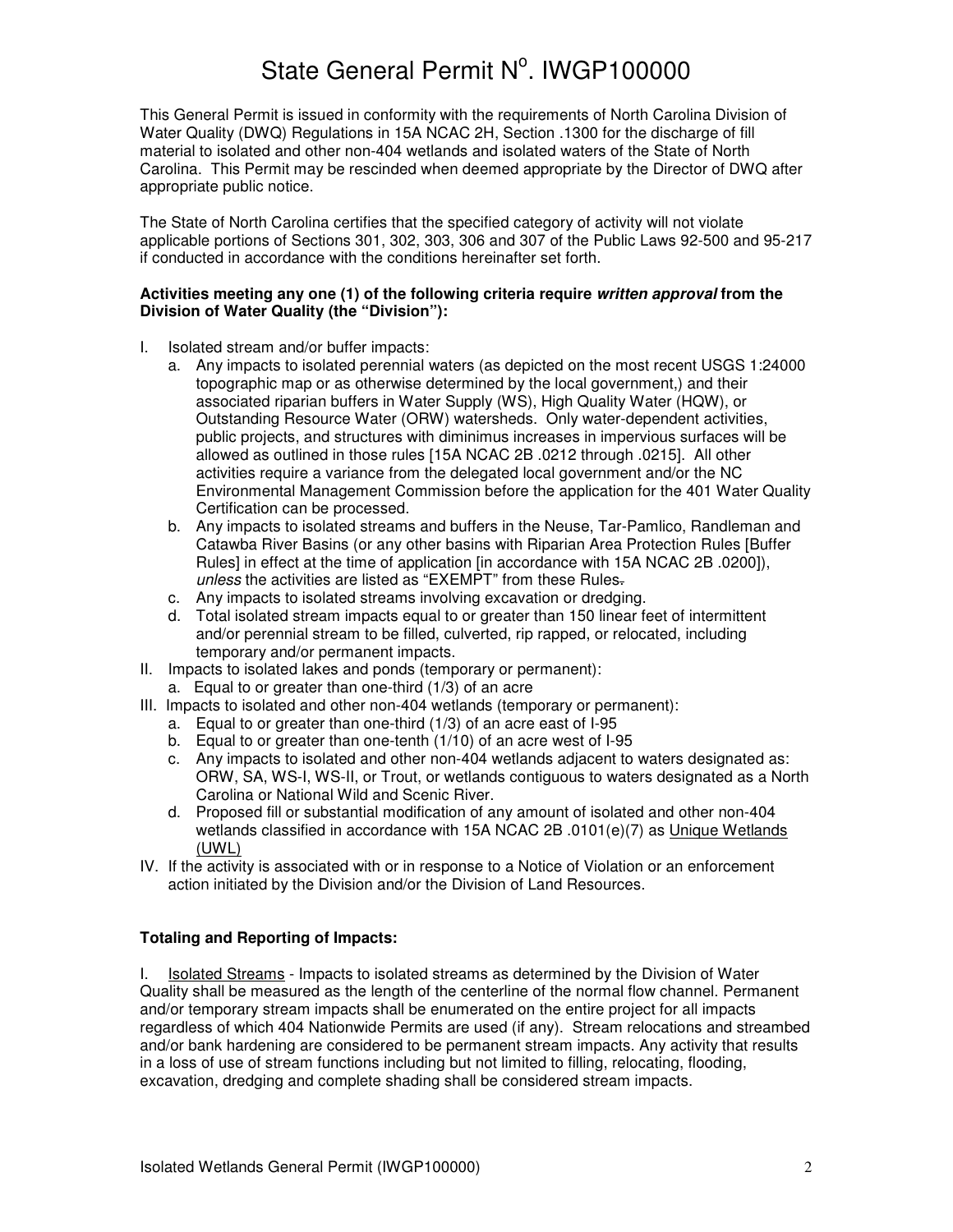Impacts to streams shall include streams enclosed by bottomless culverts, bottomless arches or other spanning structures unless the entire structure (including construction impacts) spans the entire bed and both banks of the stream, is only used for a road, driveway or path crossing, and is not mitered to follow the stream pattern. Impacts for dam footprints and flooding will count toward the threshold for stream impacts, but flooding upstream of the dam will not count towards mitigation requirements as long as no filling, excavation, relocation or other modification of the existing stream dimension, pattern or profile occurs. Any filling, excavation, relocation or other modification of the existing stream (other than flooding) must re-establish the same dimensions, patterns and profiles of the existing channel (or those of a stable reference reach if the existing channel is unstable)

II. Isolated Lakes and Ponds – Impacts to isolated waters other than streams and wetlands as determined by the Division of Water Quality shall be measured as area. Permanent and/or temporary water impacts shall be enumerated on the entire project for all impacts proposed regardless of which 404 Nationwide Permits are used (if any). Any activity that results in a loss of use of aquatic functions including but not limited to filling, draining, and dredging shall be considered waters impacts.

III. Isolated and Other Non-404 Wetlands - Impacts to isolated and other non-404 wetlands as determined by the Division of Water Quality shall be measured as area. Permanent and/or temporary wetland impacts shall be enumerated on the entire project for all impacts. Any activity that results in a loss of use of wetland functions including but not limited to filling, excavating, draining, and flooding shall be considered wetland impacts. Impacts to wetlands shall include activities that change the hydrology of a wetland.

Public Notice requirement – A separate Public Notice and Individual Permit will be required for all projects which propose to impact more than 250 linear feet of isolated streams, more than one (1) acre of isolated and other non-404 wetlands, or more than one-third (1/3) acre of other isolated waters in accordance with 15A NCAC 2H .1303. For impacts less than these thresholds, this General Permit is applicable without additional Public Notice.

In accordance with North Carolina General Statute Section 143-215.3D(e), any application for an Isolated Wetland General or Individual Permit must include the appropriate fee. If a project also requires a CAMA Permit, one payment to both agencies shall be submitted. This payment shall be the higher of the two fees.

**Activities that are below the thresholds, or otherwise do not meet the criteria listed above in this General Permit do not require written approval from the Division of Water Quality as long as they comply with the Conditions of Certification listed below, including the Stormwater Management Plan and Compensatory Mitigation conditions. If the project requires a Stormwater Management Plan, but is otherwise below the written approval thresholds, the applicant may provide a courtesy copy of the Pre-Construction Notification along with a copy of the Stormwater Management Plan (and approval letter from the appropriate locally delegated state program where applicable). Similarly, if collective wetland impacts, including 404 and non-404 wetlands, are equal to or greater than one (1) acre, compensatory mitigation is required (see attached examples "Wetland Impact Types and Compensatory Mitigation). If the project requires a mitigation plan, but is otherwise below the written approval thresholds for use of IWGP100000, the applicant may provide a courtesy copy of the Pre-Construction Notification along with a copy of the mitigation plan. If any of the following Conditions cannot be met, then written approval from the Division is required, and may require an Individual Permit.** 

Conditions of Certification: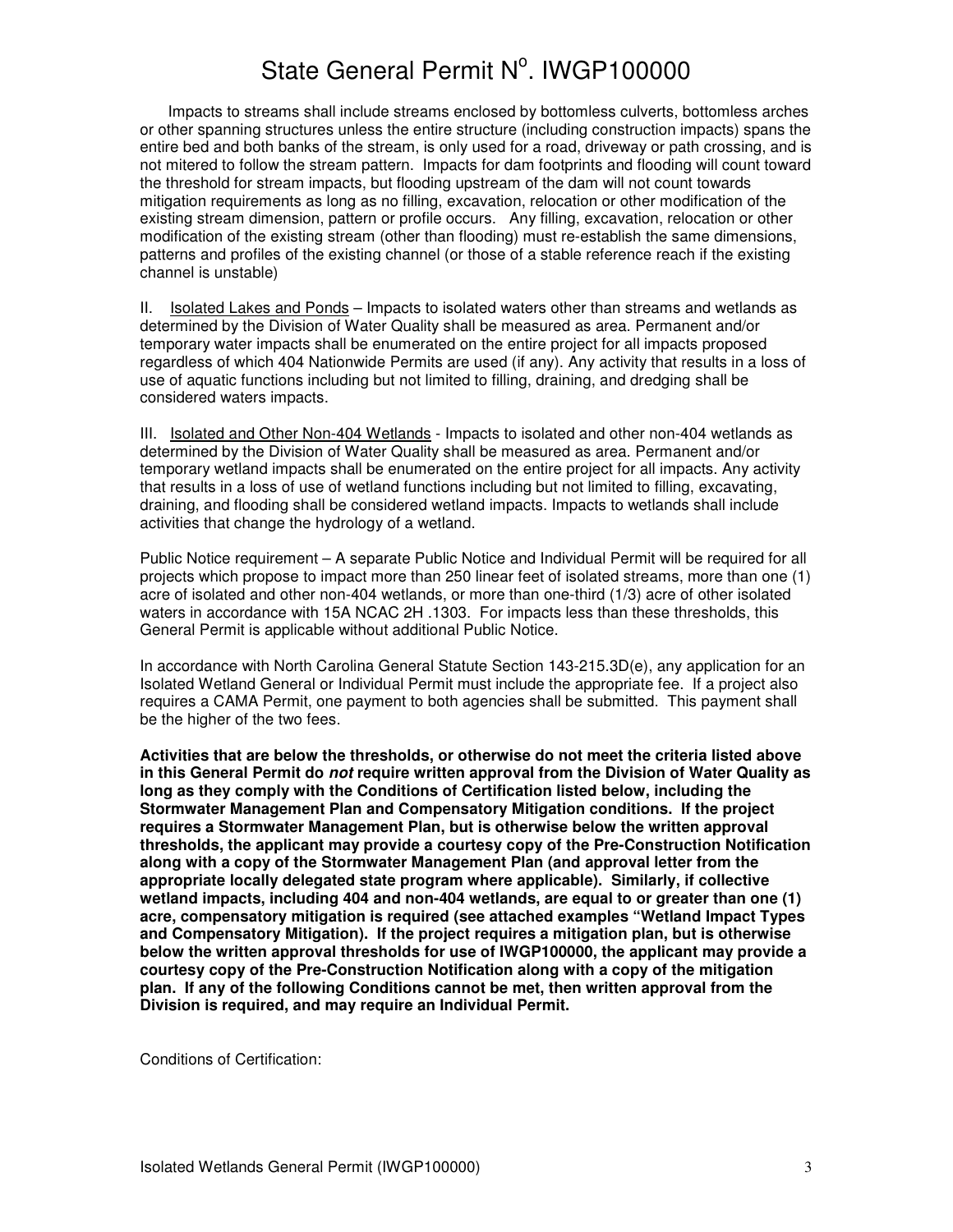1. No Impacts Beyond those Authorized in the Written Approval or Beyond the Threshold of Use of this Permit

No waste, spoil, solids, or fill of any kind shall occur in isolated and other non-404 wetlands, isolated waters, or isolated riparian areas beyond the footprint of the impacts depicted in the Pre-Construction Notification and authorized in the written approval from the Division, including incidental impacts. All construction activities, including the design, installation, operation, and maintenance of sediment and erosion control Best Management Practices, shall be performed so that no violations of state water quality standards, statutes, or rules occur.

2. Standard Erosion and Sediment Control Practices

Erosion and sediment control practices must be in full compliance with all specifications governing the proper design, installation and operation and maintenance of such Best Management Practices:

- a. Design, installation, operation, and maintenance of the sediment and erosion control measures must be such that they equal, or exceed, the requirements specified in the most recent version of the North Carolina Sediment and Erosion Control Manual. The devices shall be maintained on all construction sites, borrow sites, and waste pile (spoil) projects, including contractor-owned or leased borrow pits associated with the project.
- b. For borrow pit sites, the erosion and sediment control measures must be designed, installed, operated, and maintained in accordance with the most recent version of the North Carolina Surface Mining Manual.
- c. Reclamation measures and implementation must comply with the reclamation in accordance with the requirements of the Sedimentation Pollution Control Act and the Mining Act of 1971.
- d. Sufficient materials required for stabilization and/or repair of erosion control measures and stormwater routing and treatment shall be on site at all times.
- e. If the project occurs in waters or watersheds classified as Primary Nursery Areas (PNAs), Trout (Tr), SA, WS-I, WS-II, High Quality (HQW), or Outstanding Resource (ORW) waters, then the sediment and erosion control requirements contained within Design Standards in Sensitive Watersheds (15A NCAC 04B .0124) supercede all other sediment and erosion control requirements.
- 3. No Sediment and Erosion Control Measures in Wetlands or Waters

Sediment and erosion control measures should not be placed in wetlands or waters without prior approval by the Division. If placement of sediment and erosion control devices in wetlands and waters is unavoidable, then design and placement of temporary erosion control measures shall not be conducted in a manner that may result in dis-equilibrium of wetlands or stream beds or banks, adjacent to or upstream and down stream of the above structures. All sediment and erosion control devices shall be removed and the natural grade restored within two (2) months of the date that the Division of Land Resources or locally delegated program has released the project.

4. Construction Stormwater Permit NCG010000

 Upon the approval of an Erosion and Sedimentation Control Plan issued by the Division of Land Resources (DLR) or a DLR delegated local erosion and sedimentation control program, an NPDES General stormwater permit (NCG010000) administered by the Division is automatically issued to the project. This General Permit allows stormwater to be discharged during land disturbing construction activities as stipulated by conditions in the permit. If your project is covered by this permit [applicable to construction projects that disturb one (1) or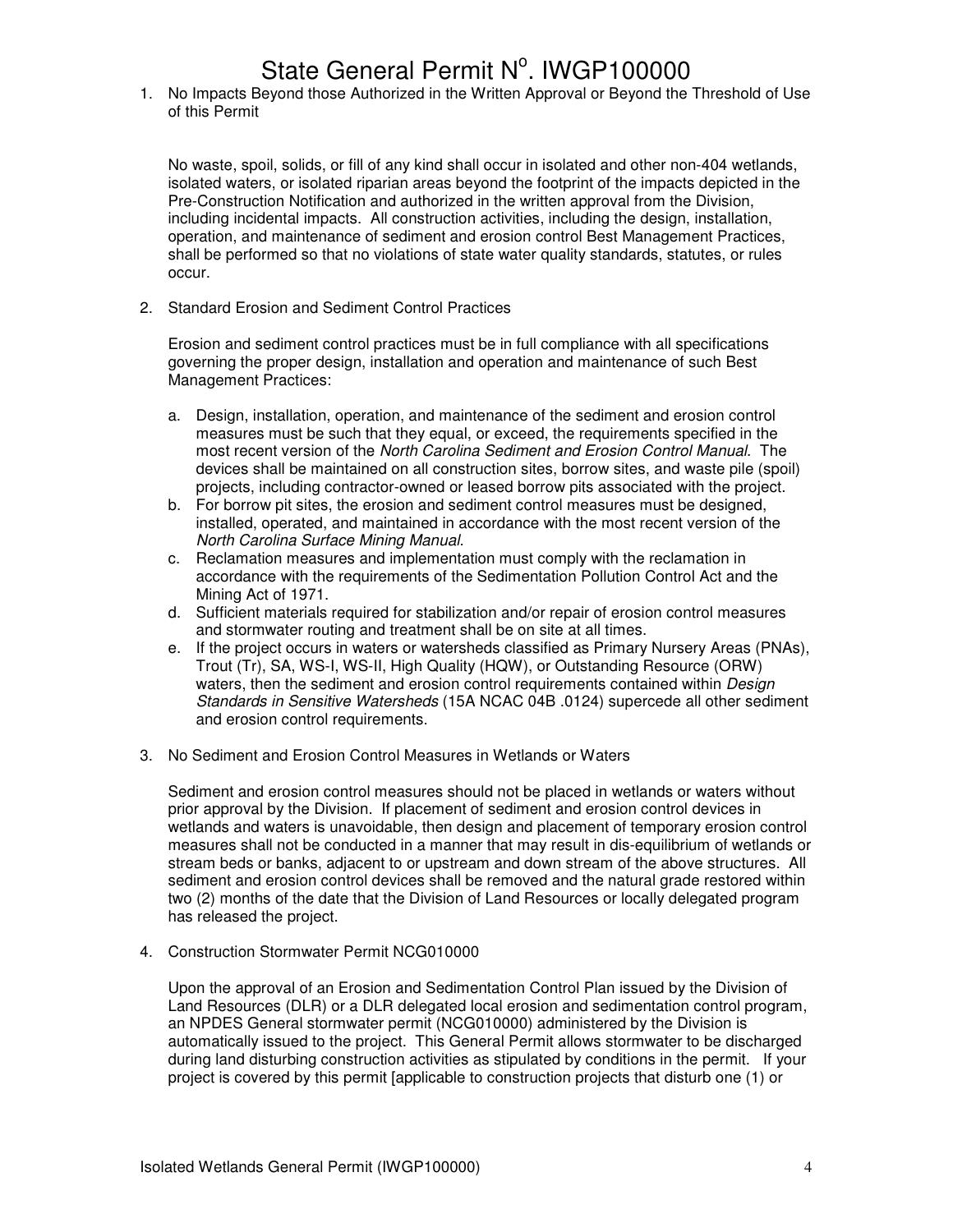more acres], full compliance with permit conditions including the sedimentation control plan, self-monitoring, record keeping and reporting requirements are required. A copy of this

 permit and monitoring report forms may be found at http://h2o.enr.state.nc.us/su/Forms\_Documents.htm.

5. Construction Moratoriums and Coordination

If activities must occur during periods of high biological activity (i.e. sea turtle or bird nesting), then biological monitoring may be required at the request of other state or federal agencies and coordinated with these activities. This condition can be waived through written concurrence on a case by case basis upon reasonable justification.

All moratoriums on construction activities established by the NC Wildlife Resources Commission (WRC), US Fish and Wildlife Service (USFWS), NC Division of Marine Fisheries (DMF), or National Marine Fisheries Service (NMFS) to lessen impacts on trout, anadromous fish, larval/post-larval fishes and crustaceans, or other aquatic species of concern shall be implemented. This condition can be waived through written concurrence on a case by case basis upon reasonable justification.

Work within the twenty-five (25) designated trout counties or identified state or federal endangered or threatened species habitat shall be coordinated with the appropriate WRC, USFWS, NMFS, and/or DMF personnel.

6. Work in the Dry

 All work in or adjacent to stream waters shall be conducted in a dry work area. Approved best management practices from the most current version of the NC Sediment and Erosion Control Manual, or the NC DOT Construction and Maintenance Activities Manual, such as sandbags, rock berms, cofferdams, and other diversion structures shall be used to minimize excavation in flowing water. Exceptions to this condition require submittal to, and approval by, the Division of Water Quality.

7. Riparian Area Protection (Buffer) Rules

Activities located in the protected 50-foot wide riparian areas (whether jurisdictional wetlands or not), within the Neuse, Tar-Pamlico, Catawba, or Randleman (or any other basin with buffer rules), shall be limited to "uses" identified within and constructed in accordance with 15A NCAC 2B .0233, .0259, .0250 and .0243, and shall be located, designed, constructed, and maintained to have minimal disturbance to protect water quality to the maximum extent practicable through the use of best management practices. All buffer rule requirements, including diffuse flow requirements, must be met.

8. Water Supply Watershed Buffers

The 30-foot wide vegetative buffer (low-density development) or the 100-foot wide vegetative buffer (high-density development) shall be maintained adjacent to all perennial waters except for allowances as provided in the Water Supply Watershed Protection Rules [15A NCAC 2B .0212 through .0215].

- 9. If concrete is used during the construction, then a dry work area should be maintained to prevent direct contact between curing concrete and stream water. Water that inadvertently contacts uncured concrete should not be discharged to surface waters due to the potential for elevated pH and possible aquatic life/fish kills.
- 10. Compensatory Mitigation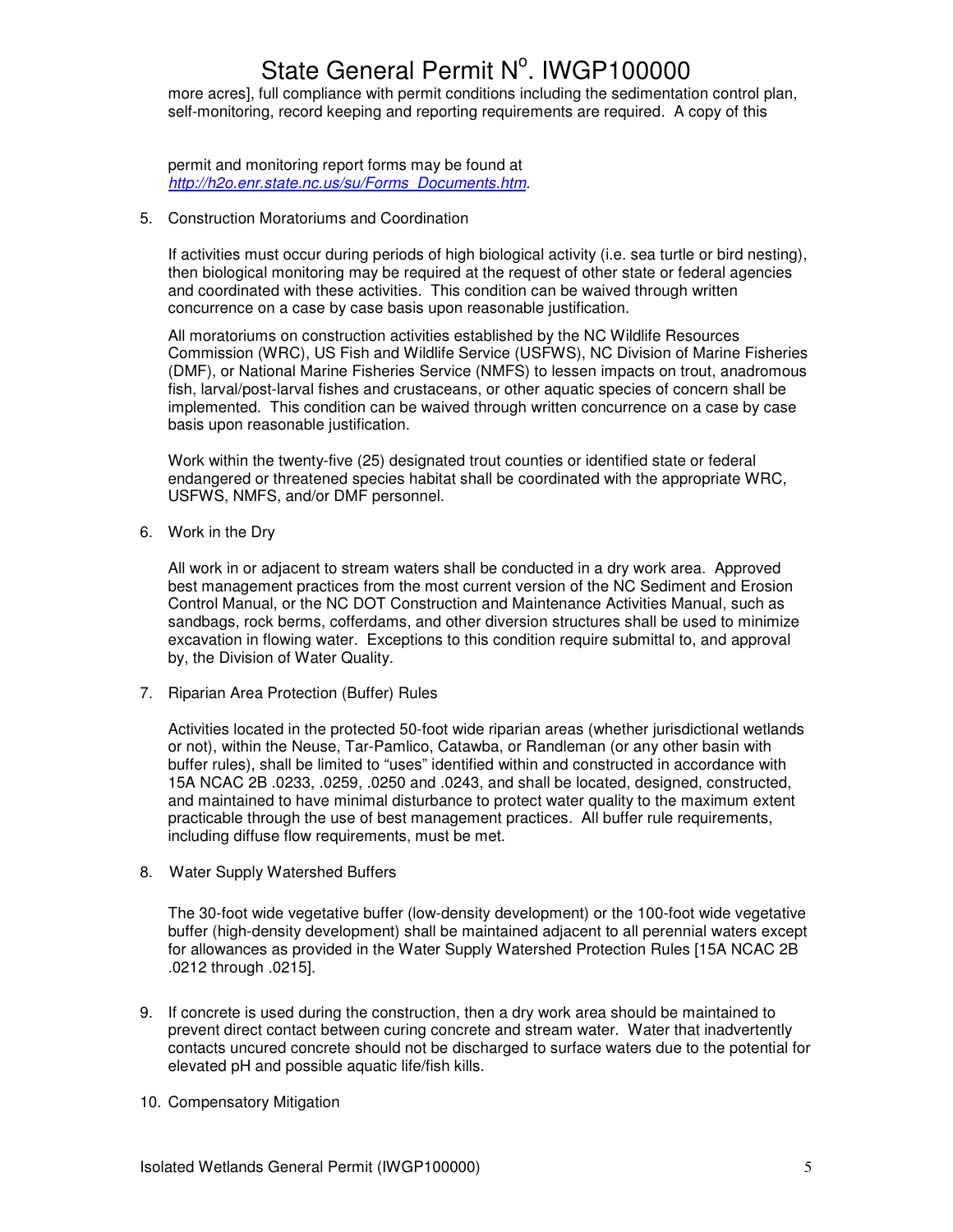In accordance with 15A NCAC 2H .0506 (h), compensatory mitigation may be required for losses of 150 linear feet or more of streams and/or one (1) acre or more of total wetland impacts, including all impacts to 404 and non-404 wetlands (see attached examples "Wetland Impact Types and Compensatory Mitigation). For linear, public transportation projects, impacts equal to or exceeding 150 linear feet per stream shall require mitigation.

Compensatory stream mitigation shall be required at a 1:1 ratio for all perennial and intermittent stream impacts in watersheds classified as ORW, HQW, Trout, WS-I and WS-II.

Buffer mitigation may be required for any project with Buffer Rules in effect at the time of application for buffer impacts resulting from activities classified as "Allowable with Mitigation" within the "Table of Uses" section of the Buffer Rules or require a variance under the Buffer Rules.

A determination of buffer, wetland and stream mitigation requirements shall be made for any General Water Quality Certification for this Nationwide Permit. Design and monitoring protocols shall follow the US Army Corps of Engineers Wilmington District Stream Mitigation Guidelines (April 2003), or its subsequent updates. Compensatory mitigation plans shall be submitted for written Division approval as required in those protocols. Alternatively, the Division will accept payment into an in-lieu fee program or credit purchase from a mitigation bank.

Finally, the mitigation plan must be implemented and/or constructed before any permanent building or structure on site is occupied. In the case of public road projects, the mitigation plan must be implemented before the road is opened to the public. Proof of payment to an in-lieu fee program or mitigation bank must be provided to the Division to satisfy this requirement.

- 11. For all activities requiring re-alignment of streams, a stream relocation plan must be included for written Division approval. Relocated stream designs should include the same dimensions, patterns and profiles as the existing channel (or a stable reference reach if the existing channel is unstable), to the maximum extent practical. The new channel should be constructed in the dry and water shall not be turned into the new channel until the banks are stabilized. Vegetation used for bank stabilization shall be limited to native woody species, and should include establishment of a 30-foot wide wooded and an adjacent 20-foot wide vegetated buffer on both sides of the relocated channel to the maximum extent practical. A transitional phase incorporating appropriate erosion control matting materials and seedling establishment is allowable. Rip-rap, A-Jacks, concrete, gabions or other hard structures may be allowed if it is necessary to maintain the physical integrity of the stream; however, the applicant must provide written justification and any calculations used to determine the extent of rip-rap coverage. Please note that if the stream relocation is conducted as a stream restoration as defined in the US Army Corps of Engineers Wilmington District, April 2003 Stream Mitigation Guidelines (or its subsequent updates), the restored length can be used as compensatory mitigation for the impacts resulting from the relocation.
- 12. Stormwater Management Plan Requirements

A. For applicants other than the North Carolina Department of Transportation, a Stormwater Management Plan in accordance with the version of Stormwater Management Plan (SMP) Requirements for Applicants other than the North Carolina Department of Transportation posted on the Division web site at the time of application shall be provided for any project that meets both of the following two criteria: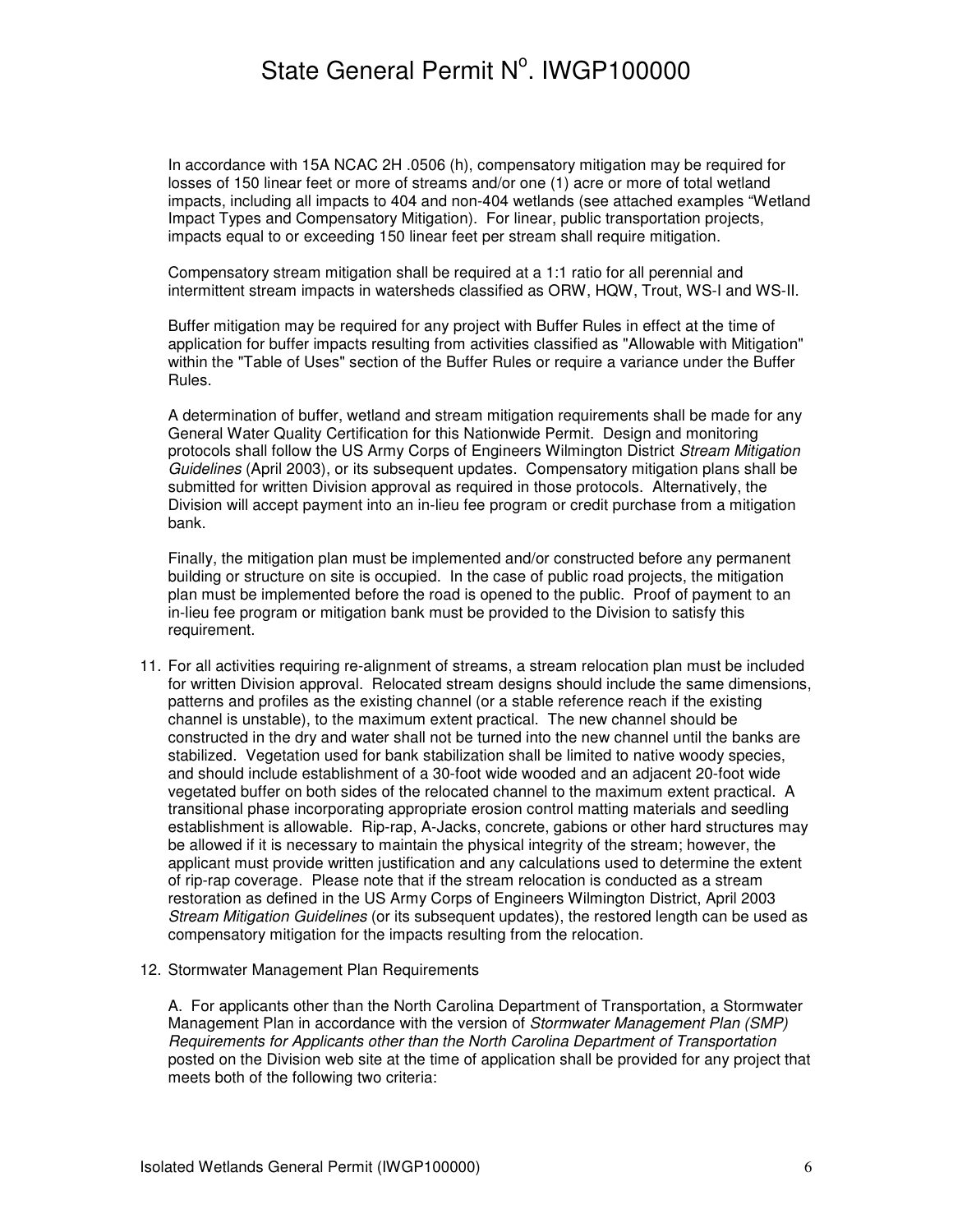- i. Requires a 404 Permit or Isolated Wetlands Permit (regardless of whether written authorization is required by the Division), AND
- ii. Contains one or more drainage areas that are anticipated to have impervious surface cover of equal to or greater than 24 percent. When drainage areas are difficult to delineate or when a pocket of high density exists within a drainage area, the Division shall use best professional judgment to apply the SMP requirement as appropriate.

B. For the North Carolina Department of Transportation, compliance with NCDOT's Individual NPDES permit NCS000250 shall serve to satisfy this condition.

#### 13. Placement of Culverts and Other Structures in Waters and Wetlands

Culverts required for this project shall be designed and installed in such a manner that the original stream profiles are not altered and allow for aquatic life movement during low flows. Existing stream dimensions (including the cross section dimensions, pattern, and longitudinal

profile) must be maintained above and below locations of each culvert. Placement of culverts and other structures in waters and streams must be placed below the elevation of the streambed by one foot for all culverts with a diameter greater than 48 inches, and 20 percent of the culvert diameter for culverts having a diameter less than or equal to 48 inches, to allow low flow passage of water and aquatic life.

Installation of culverts in wetlands must ensure continuity of water movement and be designed to adequately accommodate high water or flood conditions. Additionally, when roadways, causeways or other fill projects are constructed across FEMA-designated floodways or wetlands, openings such as culverts or bridges must be provided to maintain the natural hydrology of the system as well as prevent constriction of the floodway that may result in destabilization of streams or wetlands.

If site-specific topographic constraints preclude the ability to bury the culverts as described above and/or the applicant can demonstrate that burying the culvert would result in destabilization of the channel and head-cutting upstream, the Division will consider alternative design proposals.

Any riprap required for normal pipe burial and stabilization shall be buried such that the original stream elevation is restored and maintained.

The establishment of native, woody vegetation and other soft stream bank stabilization techniques must be used where practicable instead of riprap or other bank hardening methods.

- 14. Additional site-specific conditions may be added to the written approval letter for projects proposed under this General Permit in order to ensure compliance with all applicable water quality and effluent standards.
- 15. If an environmental document is required under the National or State Environmental Policy Act (NEPA or SEPA), then this General Permit is not valid until a Finding of No Significant Impact (FONSI) or Record of Decision (ROD) is issued by the State Clearinghouse.
- 16. If this General Permit is used to access building sites, then all lots owned by the applicant must be buildable without additional impacts to streams or wetlands. The applicant is required to provide evidence that the lots are buildable without requiring additional impacts to wetlands, waters or buffers if required to do so in writing by the Division. For road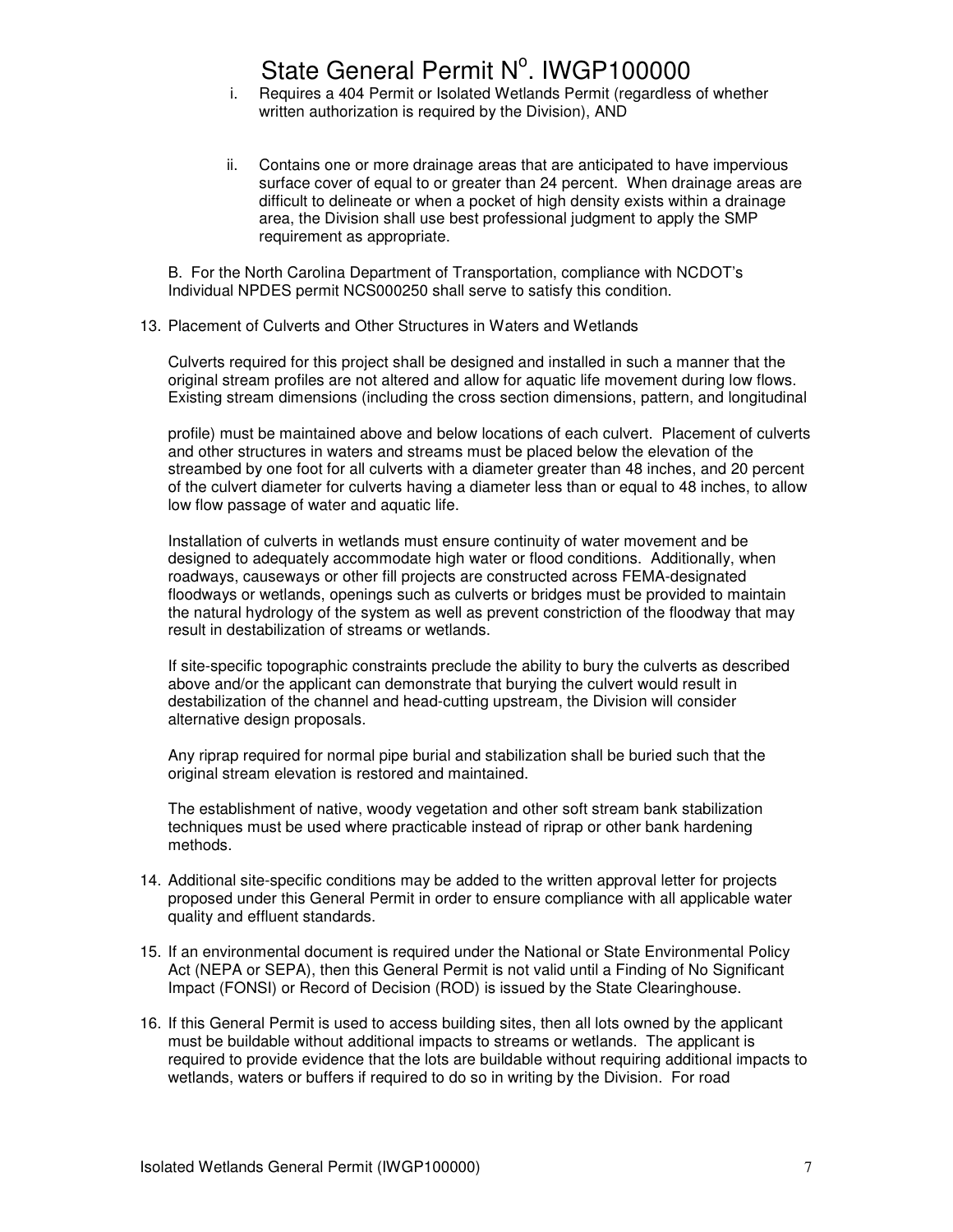construction purposes, this Permit shall only be utilized from natural high ground to natural high ground.

- 17. Deed notifications or similar mechanisms shall be placed on all retained jurisdictional wetlands, waters and protective buffers in order to assure compliance for future wetland, water and buffer impact. These mechanisms shall be put in place at the time of recording of the property, or of individual lots, whichever is appropriate. A sample deed notification can be downloaded from the 401/Wetlands Unit web site at http://h2o.enr.state.nc.us/ncwetlands. The text of the sample deed notification may be modified as appropriate to suit to a specific project.
- 18. When written authorization is required for use of this permit, upon completion of all permitted impacts included within the approval and any subsequent modifications, the applicant shall be required to return the certificate of completion attached to the approval. One copy of the certificate shall be sent to the DWQ Central Office in Raleigh at 1650 Mail Service Center, Raleigh, NC, 27699-1650.
- 19. This General Permit shall expire five (5) years from the date of issuance of the written letter from the Division. The conditions in effect on the date of issuance of Certification for a specific project shall remain in effect for the life of the project, regardless of the expiration date of this Permit.
- 20. The applicant/permittee and their authorized agents shall conduct all activities in a manner consistent with State water quality standards (including any requirements resulting from compliance with §303(d) of the Clean Water Act), and any other appropriate requirements of State and Federal Law. If the Division determines that such standards or laws are not being met, including failure to sustain a designated or achieved use, or that State or Federal law is being violated, or that further conditions are necessary to assure compliance, then the Division may reevaluate and modify this General Permit.

The Permit is not transferable to any person or entity except after notice to and written approval by the Director. The Director may require modification or revocation and reissuance of the Permit to change the name and incorporate such other requirements as may be necessary. A formal permit request must be submitted to the Division of Water Quality accompanied by the appropriate fee, documentation from both parties involved, and other supporting materials as may be appropriate. The approval of this request will be considered on its merits, and may or may not be approved.

The issuance of this Permit does not preclude the Permittee from complying with any and all statutes, rules, regulations, or ordinances which may be imposed by other governments agencies (local, state, and federal) which have jurisdiction. If any of those permits results in revisions to the plans, a permit modification must be submitted.

The permittee grants permission to DENR Staff to enter the property during business hours for the purposes of inspections and compliance review.

Non-compliance with or violation of the conditions herein set forth by a specific fill project may result in revocation of this General Permit for the project and may also result in criminal and/or civil penalties.

The Director of the North Carolina Division of Water Quality may require submission of a formal application for Individual Certification for any project in this category of activity, if it is determined that the project is likely to have a significant adverse effect upon water quality including state or federally listed endangered or threatened aquatic species or degrade the waters so that existing uses of the wetland or downstream waters are precluded.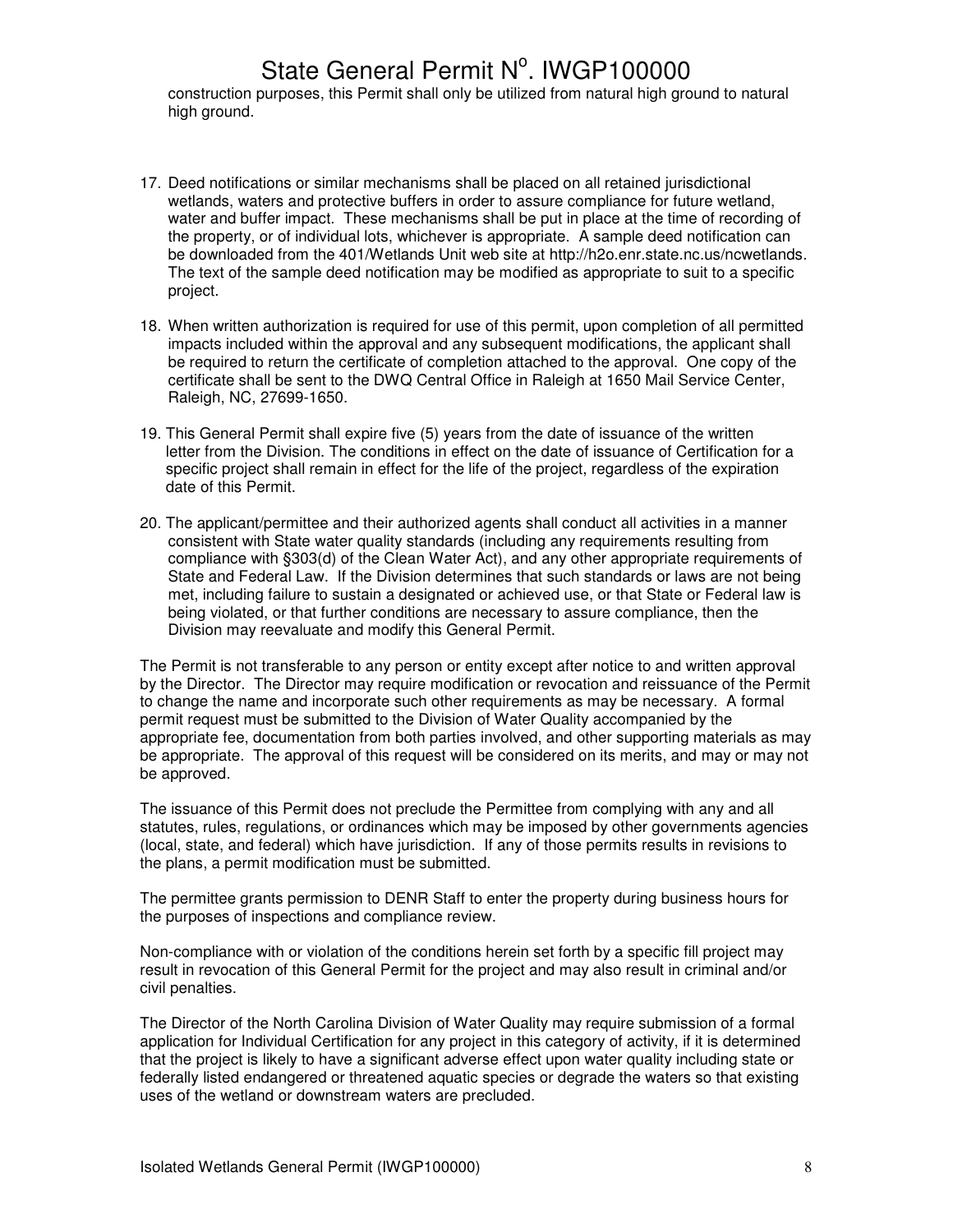Public hearings may be held for specific applications or group of applications prior to a Permit decision if deemed in the public's best interest by the Director of the North Carolina Division of Water Quality.

> Effective date: October 31, 2008 DIVISION OF WATER QUALITY

and the state of the Bystem of the Bystem of the Bystem of the Bystem of the Bystem of the Bystem of the Bystem of the Bystem of the Bystem of the Bystem of the Bystem of the Bystem of the Bystem of the Bystem of the Byste

Coleen H. Sullins

**Director** 

History Note: This Isolated Wetlands General Permit replaces the Isolated Wetlands General Permit (IWGP100000) issued on October 3, 2003. This General Permit is rescinded five (5) years from the effective date or unless otherwise rescinded or until deemed appropriate by the Director of the Division of Water Quality.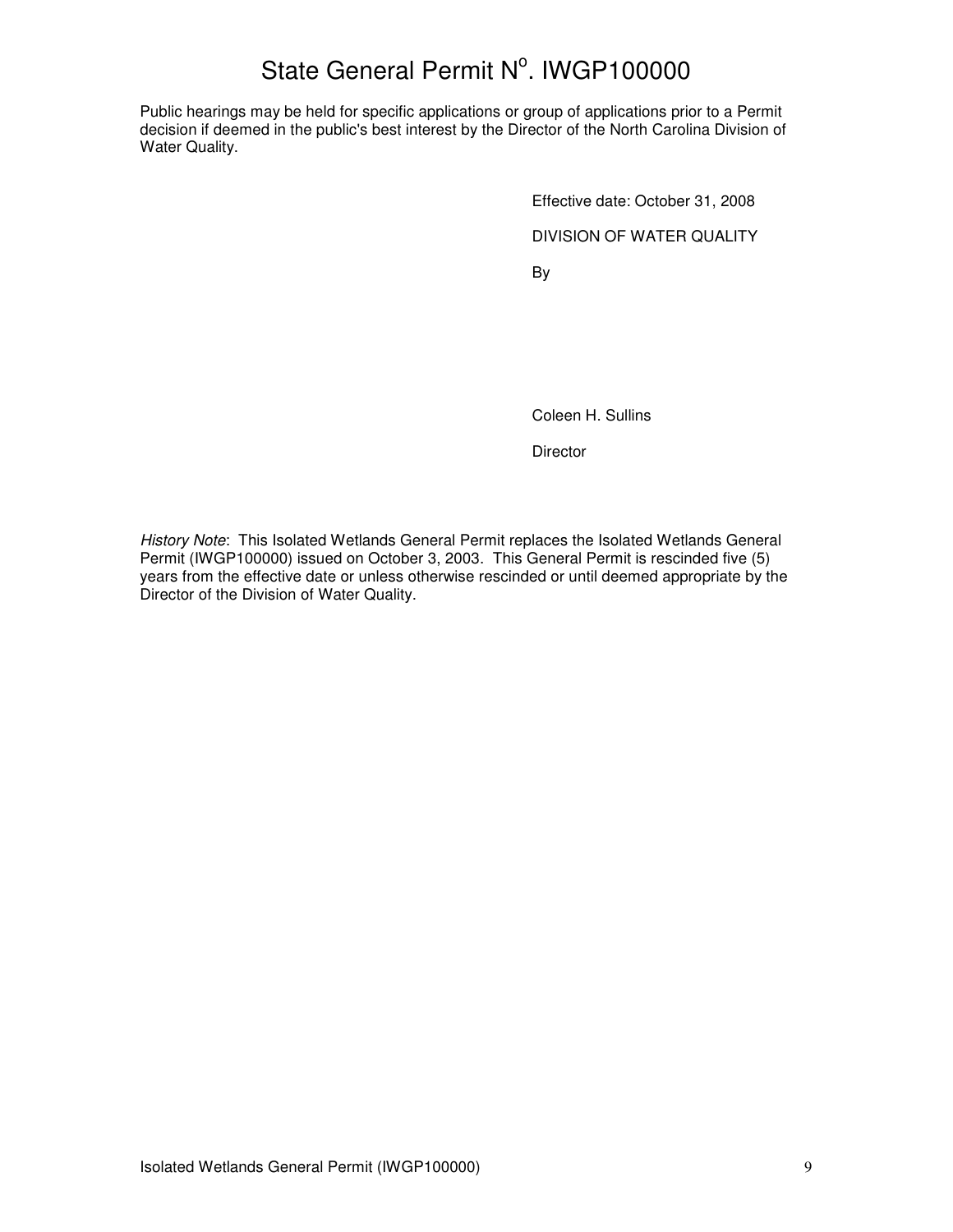

**Example 1: Wetland Impacts and Compensatory Mitigation** 

**In this case, the applicant proposes to fill .95 acre of 404 wetlands and .40 acre of Isolated wetlands. Since the Isolated impact is over the IWGP10000 threshold, written concurrence is required for the Isolated fill, in addition to the 404 fill. The applicant should note both impacts on the PCN and seek the Isolated General Permit AND the appropriate General Certification. Compensatory mitigation is required since total wetland impacts exceed one (1) acre.**